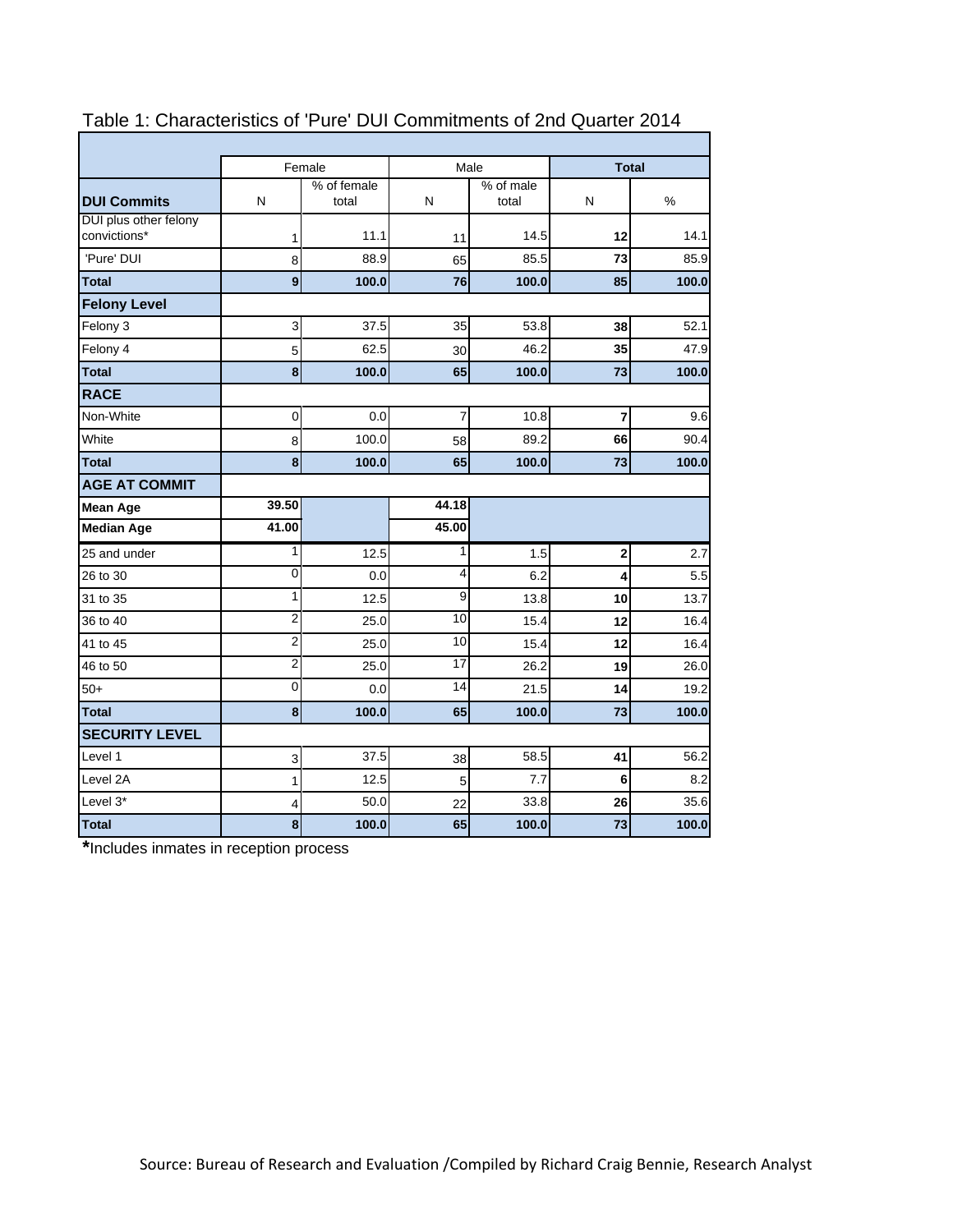|                                                  | Female<br>Male |                      |                | <b>Total</b>       |                         |       |  |
|--------------------------------------------------|----------------|----------------------|----------------|--------------------|-------------------------|-------|--|
| 'Pure' DUIs by County of<br><b>Commitment</b>    | N              | % of female<br>total | N              | % of male<br>total | N                       | %     |  |
| <b>BUTLER</b>                                    | 1              | 12.5                 | 1              | 1.5                | $\mathbf 2$             | 2.7   |  |
| <b>CLERMONT</b>                                  | $\Omega$       | 0.0                  | $\overline{2}$ | 3.1                | $\overline{2}$          | 2.7   |  |
| <b>CUYAHOGA</b>                                  | 0              | 0.0                  | 5              | 7.7                | 5                       | 6.8   |  |
| <b>FRANKLIN</b>                                  | 1              | 12.5                 | 4              | 6.2                | 5                       | 6.8   |  |
| <b>HAMILTON</b>                                  | $\overline{0}$ | 0.0                  | 3              | 4.6                | 3                       | 4.1   |  |
| LAKE                                             | $\mathbf 0$    | 0.0                  | $\mathbf{1}$   | 1.5                | 1                       | 1.4   |  |
| <b>LORAIN</b>                                    | 0              | 0.0                  | 3              | 4.6                | $\overline{\mathbf{3}}$ | 4.1   |  |
| <b>PORTAGE</b>                                   | $\mathbf{0}$   | 0.0                  | 1              | 1.5                | 1                       | 1.4   |  |
| <b>STARK</b>                                     | 1              | 12.5                 | $\Omega$       | 0.0                | 1                       | 1.4   |  |
| <b>SUMMIT</b>                                    | $\Omega$       | 0.0                  | 5              | 7.7                | 5                       | 6.8   |  |
| <b>WARREN</b>                                    | $\mathbf 0$    | 0.0                  | 3              | 4.6                | 3                       | 4.1   |  |
| <b>ALL OTHERS</b>                                | 5              | 62.5                 | 37             | 56.9               | 42                      | 57.5  |  |
| <b>Total</b>                                     | 8              | 87.5                 | 65             | 100.0              | 73                      | 100.0 |  |
| 'Pure' DUIs by Current Status                    |                |                      |                |                    |                         |       |  |
| <b>NEW ADMISSION FROM</b><br><b>COURT</b>        | 3              | 37.5                 | 36             | 55.4               | 39                      | 53.4  |  |
| <b>ADMIN. TRANSFER</b>                           | 2              | 25.0                 | 23             | 35.4               | 25                      | 34.2  |  |
| <b>RETURNED AWL</b>                              | $\mathbf 0$    | 0.0                  | $\mathbf{1}$   | 1.5                | 1                       | 1.4   |  |
| RESENTENCED/AGGREGATED                           | 1              | 12.5                 | $\Omega$       | 0.0                | 1                       | 1.4   |  |
| <b>NEW ADMISSION - COMM</b><br><b>CNTRL VIOL</b> | $\overline{2}$ | 25.0                 | $\overline{2}$ | 3.1                | 4                       | 5.5   |  |
| <b>EXPIRATION OF STATED TERM</b><br>(NO PRC)     | $\Omega$       | 0.0                  | 3              | 4.6                | 3                       | 4.1   |  |
| <b>Total</b>                                     | 8              | 100.0                | 65             | 100.0              | 73                      | 100.0 |  |

# Table 2: Characteristics of 'Pure' DUI Commitments of 2nd Quarter 2014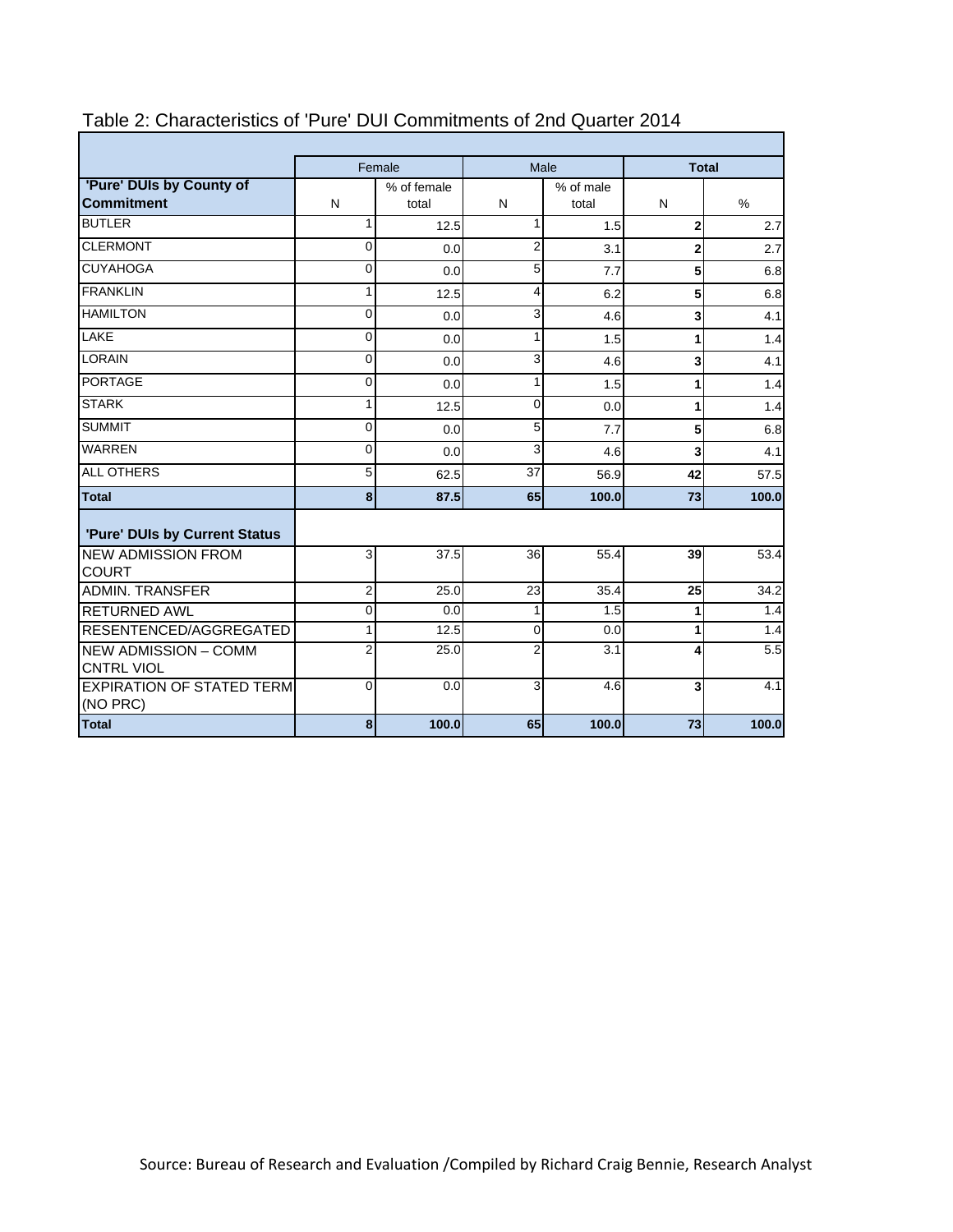| 'Pure' DUIs by Sentence In                                  |                |        |                |              |                         |       |
|-------------------------------------------------------------|----------------|--------|----------------|--------------|-------------------------|-------|
| <b>Months</b>                                               |                | Female | Male           | <b>Total</b> |                         |       |
| <b>Mean Sentence</b>                                        | 29.44          |        | 27.48          |              |                         |       |
| <b>Median Sentence</b>                                      | 30.00          |        | 24.00          |              |                         |       |
| 1TO3                                                        | 0              | 0.0    | 8              | 12.3         | 8                       | 11.0  |
| 4 TO 6                                                      | $\Omega$       | 0.0    | 3              | 4.6          | 3                       | 4.1   |
| 7 TO 11                                                     | 1              | 12.5   | 1              | 1.5          | $\overline{\mathbf{2}}$ | 2.7   |
| $\overline{12}$                                             | $\mathbf 0$    | 0.0    | $\overline{4}$ | 6.2          | 4                       | 5.5   |
| 13 TO 17                                                    | 1              | 12.5   | $\overline{2}$ | 3.1          | 3                       | 4.1   |
| 18                                                          | $\overline{2}$ | 25.0   | 3              | 4.6          | 5                       | 6.8   |
| 19 TO 24                                                    | $\Omega$       | 0.0    | 8              | 12.3         | 8                       | 11.0  |
| 25 TO 30                                                    | 2              | 25.0   | 9              | 13.8         | 11                      | 15.1  |
| 31 TO 35                                                    | $\Omega$       | 0.0    | 2              | 3.1          | $\overline{2}$          | 2.7   |
| 36                                                          | 1              | 12.5   | $\overline{7}$ | 10.8         | 8                       | 11.0  |
| 37 TO 47                                                    | $\Omega$       | 0.0    | $\overline{2}$ | 3.1          | 2                       | 2.7   |
| 48 TO 59                                                    | $\Omega$       | 0.0    | 6              | 9.2          | 6                       | 8.2   |
| $60+$                                                       | 1              | 12.5   | 10             | 15.4         | 11                      | 15.1  |
| <b>Total</b>                                                | 8              | 100.0  | 65             | 100.0        | 73                      | 100.0 |
| <b>PRIOR INCARCERATIONS</b><br>(includes all offense types) |                |        |                |              |                         |       |
| None                                                        | 5              | 62.5   | 25             | 38.5         | 30                      | 41.1  |
| One                                                         | 2              | 25.0   | 25             | 38.5         | 27                      | 37.0  |
| Two                                                         | 1              | 12.5   | $\overline{7}$ | 10.8         | 8                       | 11.0  |
| Three or more                                               | $\mathbf 0$    | 0.0    | 8              | 12.3         | 8                       | 11.0  |
| <b>Total</b>                                                | 8              | 100.0  | 65             | 100.0        | 73                      | 100.0 |

### Table 3: Characteristics of 'Pure' DUI Commitments of 2nd Quarter 2014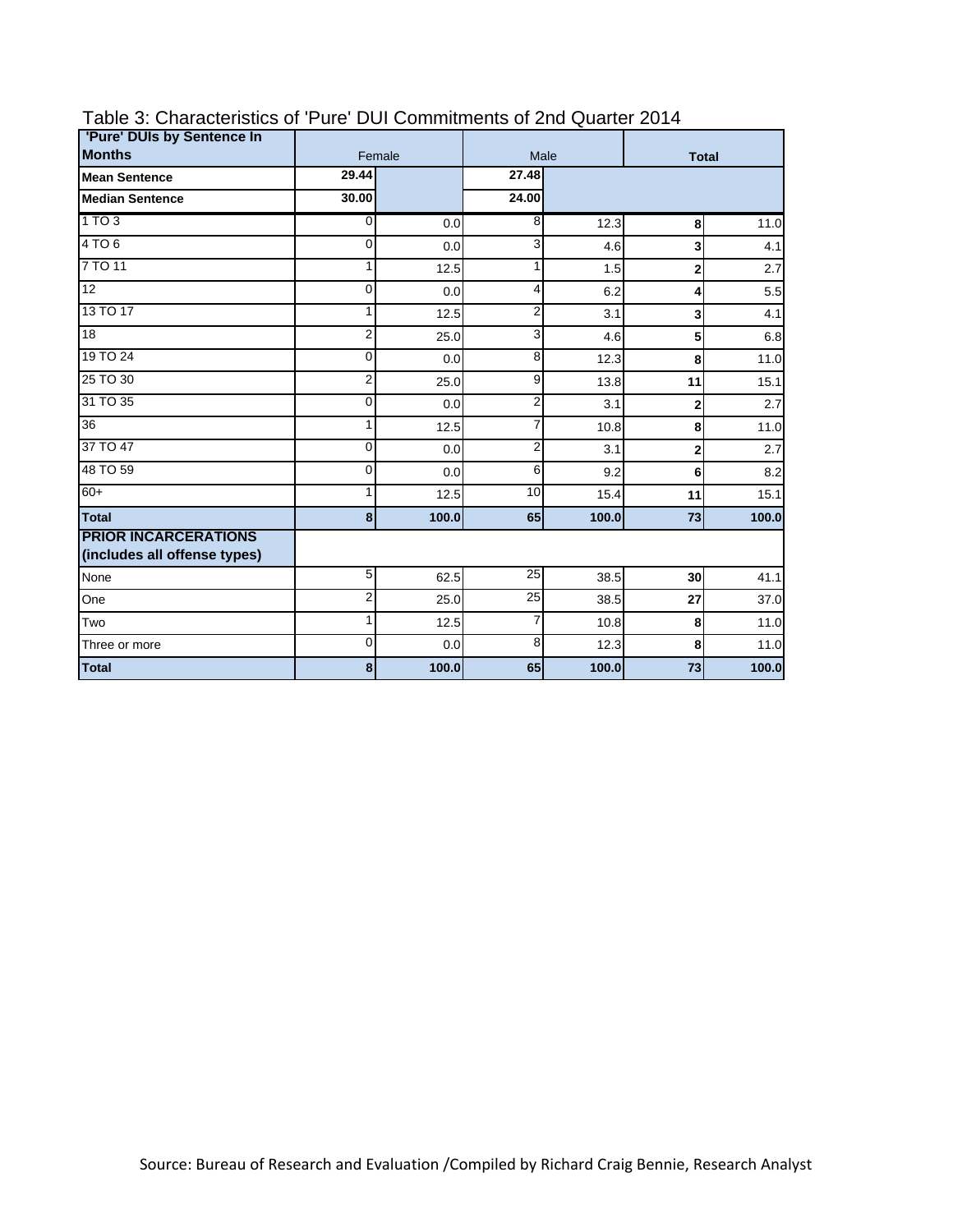| <b>'Pure' DUIs Currently</b><br><b>Incarcerated by Parent</b> |   |                |                 |              |                |       |
|---------------------------------------------------------------|---|----------------|-----------------|--------------|----------------|-------|
| Institution*                                                  |   | Female<br>Male |                 | <b>Total</b> |                |       |
| CCI                                                           | 0 | 0.0            | $\overline{c}$  | 3.1          | $\overline{2}$ | 2.7   |
| <b>LOCI</b>                                                   | 0 | 0.0            | 1               | 1.5          | 1              | 1.4   |
| <b>MANCI</b>                                                  | 0 | 0.0            | 3               | 4.6          | 3              | 4.1   |
| LECI                                                          | 0 | 0.0            | 1               | 1.5          | 1              | 1.4   |
| <b>ORW</b>                                                    | 8 | 100.0          | $\mathbf 0$     | 0.0          | 8              | 11.0  |
| SCI                                                           | 0 | 0.0            | 1               | 1.5          | 1              | 1.4   |
| PCI                                                           | 0 | 0.0            | 2               | 3.1          | $\overline{2}$ | 2.7   |
| <b>MACI</b>                                                   | 0 | 0.0            | 1               | 1.5          | 1              | 1.4   |
| <b>CRC</b>                                                    | 0 | 0.0            | $\overline{23}$ | 35.4         | 23             | 31.5  |
| GCI                                                           | 0 | 0.0            | $\overline{2}$  | 3.1          | $\overline{2}$ | 2.7   |
| <b>LORCI</b>                                                  | 0 | 0.0            | 17              | 26.2         | 17             | 23.3  |
| <b>TCI</b>                                                    | 0 | 0.0            | $\overline{c}$  | 3.1          | $\mathbf 2$    | 2.7   |
| <b>BECI</b>                                                   | 0 | 0.0            | $\overline{2}$  | 3.1          | $\overline{2}$ | 2.7   |
| <b>NCCI</b>                                                   | 0 | 0.0            | $\overline{4}$  | 6.2          | 4              | 5.5   |
| <b>NCI</b>                                                    | 0 | 0.0            | 2               | 3.1          | $\mathbf 2$    | 2.7   |
| <b>LAKE ERIE</b>                                              | 0 | 0.0            | 1               | 1.5          | 1              | 1.4   |
| <b>WAREHOUSE</b>                                              | 0 | 0.0            | 1               | 1.5          | 1              | 1.4   |
| <b>Total</b>                                                  | 8 | 100.0          | 65              | 100.0        | 73             | 100.0 |

### Table 4: Characteristics of 'Pure' DUI Commitments of 2nd Quarter 2014

\*Includes inmates out to court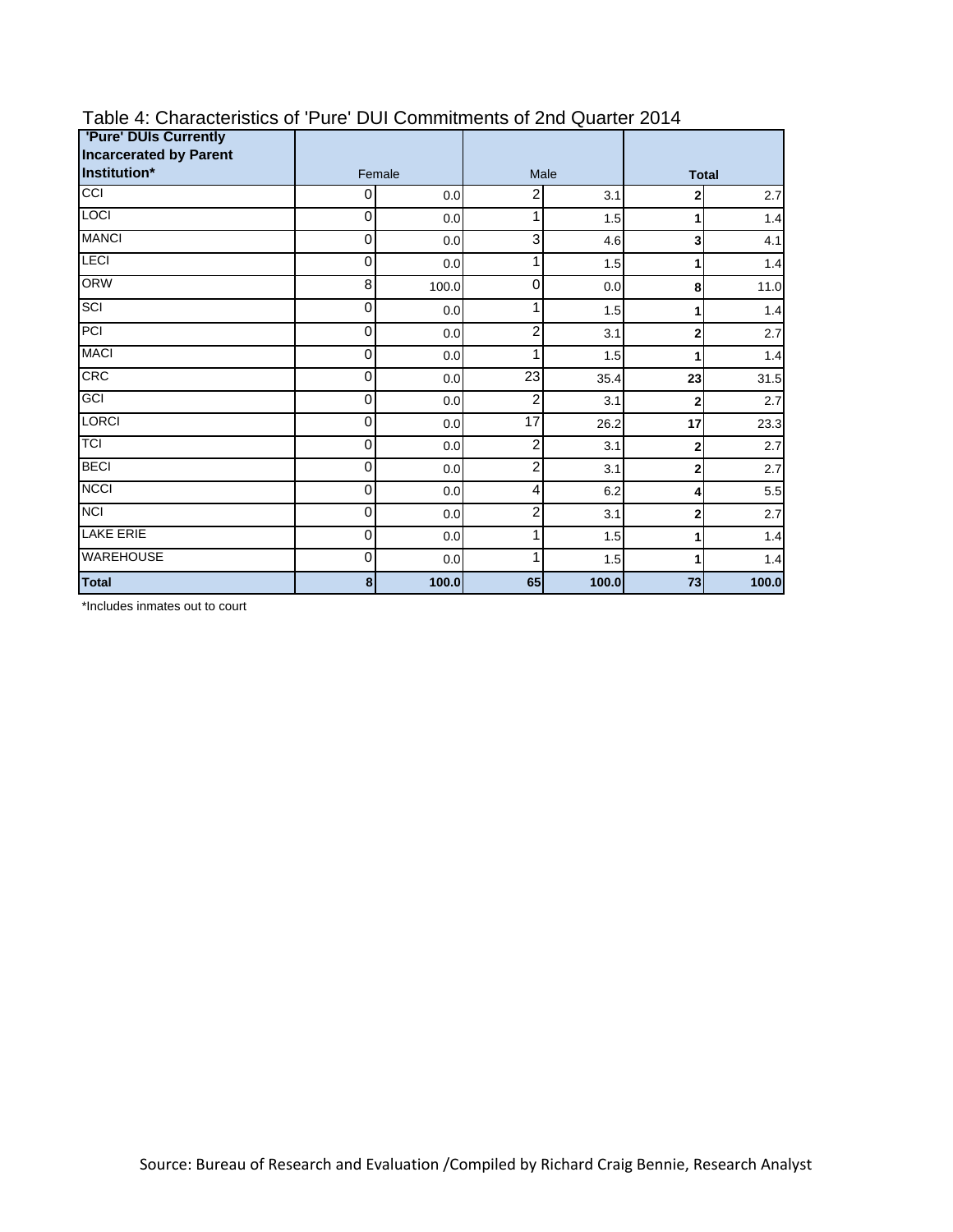| <b>STATUS TYPE OF 'PURE' DUI OFFENDERS</b> |             |                          |                 |               |                |               |                 |  |  |
|--------------------------------------------|-------------|--------------------------|-----------------|---------------|----------------|---------------|-----------------|--|--|
| <b>SELECTED VARIABLES</b>                  |             | New Admission from Court | Admin, Transfer |               | Other**        |               |                 |  |  |
| <b>RACE</b>                                | $\mathbf N$ | $\frac{9}{6}$            | $\mathbf N$     | $\frac{9}{6}$ | N              | $\frac{9}{6}$ | <b>Total</b>    |  |  |
| White                                      | 33          | 50.0                     | 24              | 36.4          | 9              | 13.6          | 66              |  |  |
| Non-White                                  | 6           | 85.7                     | 1               | 14.3          | $\mathbf 0$    | 0.0           | $\overline{7}$  |  |  |
| <b>TOTAL</b>                               | 39          | 53.4                     | 25              | 34.2          | 9              | 12.3          | 73              |  |  |
| <b>GENDER</b>                              | $\mathbf N$ | $\frac{9}{6}$            | $\mathbf N$     | %             |                |               |                 |  |  |
| Female                                     | 3           | 37.5                     | $\overline{2}$  | 25.0          | 3              | 37.5          | 8               |  |  |
| Male                                       | 36          | 55.4                     | 23              | 35.4          | 6              | 9.2           | 65              |  |  |
| <b>TOTAL</b>                               | 39          | 53.4                     | 25              | 34.2          | 9              | 12.3          | $\overline{73}$ |  |  |
| <b>COMMIT COUNTY</b>                       | $\mathbf N$ | %                        | $\overline{N}$  | %             |                |               |                 |  |  |
| Major Urban*                               | 13          | 56.5                     | 8               | 34.8          | $\overline{2}$ | 4.0           | 23              |  |  |
| All Others                                 | 26          | 52.0                     | 17              | 34.0          | $\overline{7}$ | 14.0          | 50              |  |  |
| <b>TOTAL</b>                               | 39          | 53.4                     | 25              | 34.2          | 9              | 12.3          | 73              |  |  |
| <b>PRIORS INCARCERATIONS</b>               |             |                          |                 |               |                |               |                 |  |  |
| (includes all offense types)               | $\mathbf N$ | $\frac{9}{6}$            | N               | %             |                |               |                 |  |  |
| None                                       | 17          | 56.7                     | 8               | 26.7          | 5              | 10.0          | 30              |  |  |
| One                                        | 13          | 48.1                     | 11              | 40.7          | 3              | 6.0           | 27              |  |  |
| Two                                        | 3           | 37.5                     | 5               | 62.5          | $\overline{0}$ | 0.0           | 8               |  |  |
| Three or More                              | 6           | 75.0                     | 1               | 12.5          | 1              | 2.0           | 8               |  |  |
| <b>TOTAL</b>                               | 39          | 53.4                     | 25              | 34.2          | 9              | 12.3          | 73              |  |  |
| <b>AGE</b>                                 |             |                          |                 |               |                |               |                 |  |  |
| Mean                                       | 44.28       |                          | 43.04           |               | N/A            |               |                 |  |  |
| Median                                     | 45.00       |                          | 43.00           |               | N/A            |               |                 |  |  |
| <b>SENTENCE IN MONTHS</b>                  |             |                          |                 |               |                |               |                 |  |  |
| Mean                                       | 22.47       |                          | 29.95           |               | N/A            |               |                 |  |  |
| Median                                     | 21.00       |                          | 30.00           |               | N/A            |               |                 |  |  |

#### Table 5: Selected Variables by Status Type of 'Pure' DUI Offenders of 2nd Quarter 2014

\*Cuyahoga, Franklin, Hamilton, Lucas, Montgomery, Stark and Summit

\*\* Includes returned violators, expiration of stated term, 'out to court' actions, and judicial release hearings.